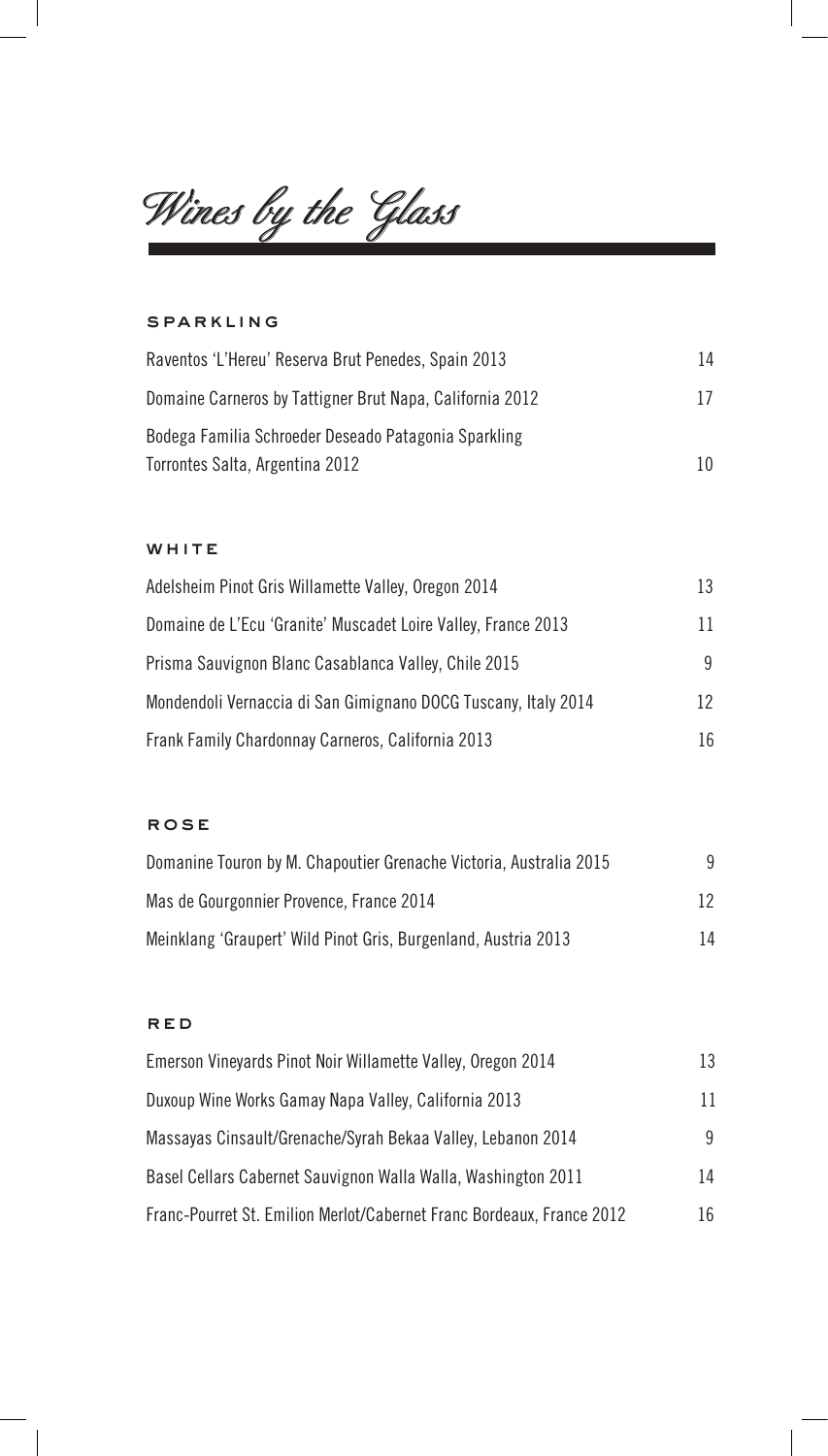*Cocktails*

# blood & sand

herradura reposado, vida mezcal, carpano vermouth, cherry heering, orange juice 14

### green point

elijah craig bourbon punt e mes yellow chartreuse 14

# daiquiri flip

el dorado rum, meyers rum, whole egg 12

### FRENCH 75

park cognac, sparkling, lemon juice, angostura bitters 12

# gimlet

sipsmith gin lime juice 14

# negroni

broker's gin, lazzaroni amaro, campari 12

# the mort"ini"

hendricks gin st.-germain lemon juice 11

### absinthe collins

tito's vodka north shore absinthe lemon juice soda water 10

# manhattan

templeton rye whiskey carpano red vermouth angostura bitters 14

# pisco sour

encanto pisco lime juice egg whites 11

# old fashioned

elijah craig bourbon angostura bitters 12

### SLOE GIN FIZZ

sipsmith sloe gin, broker's gin, lemon juice, soda water 14

### cranberry collins

Cranberry Juice Lemon Juice Simple Syrup Soda Water 6

### baby mule

Ginger Beer Lime Juice Simple Syrup 6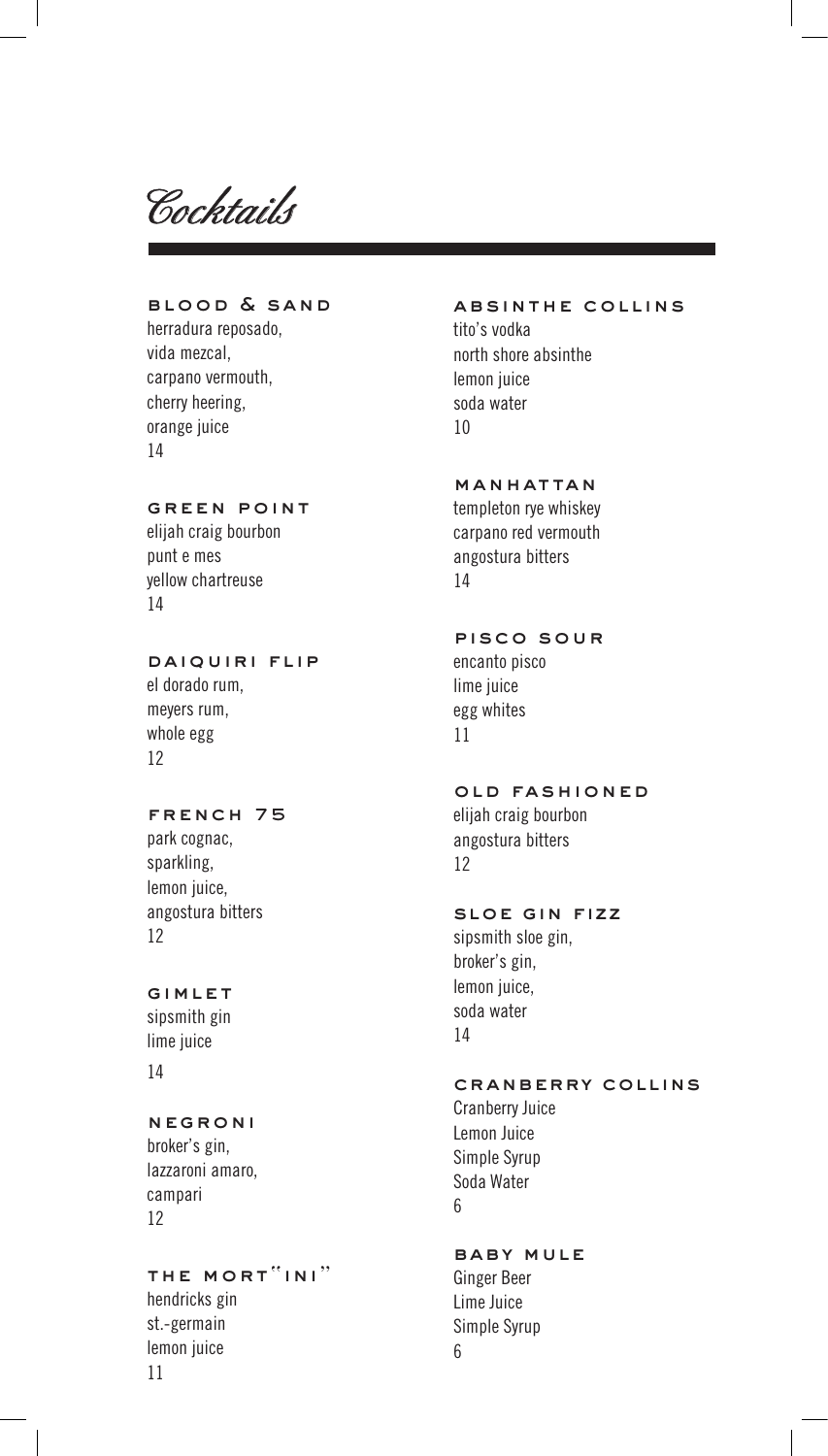*Beer*

 $\sim$  1

| Shiltz Malt Lager 16oz, Wi                                | 6  |
|-----------------------------------------------------------|----|
| Short's 'Space Rock' Gluten Removed American Pale Ale, MI | 7  |
| Ale Asylum 'Madtown' Nut Brown Ale, MI                    | 7  |
| Begyle Brewing 'Hophazardly' India Pale Ale, IL           | 7  |
| Chimay Blue 'Grand Reserve' Trappest Ale, Belguim         | 10 |
| Samuel Smith 'Tadcaster' Taddy Porter, England            | 11 |
| Seattle Cider Company 'Citrus' 16oz WA                    | 12 |
| Non-Alcoholic Brew, always the best brew we can find!     | 7  |

 $\begin{array}{c} \hline \end{array}$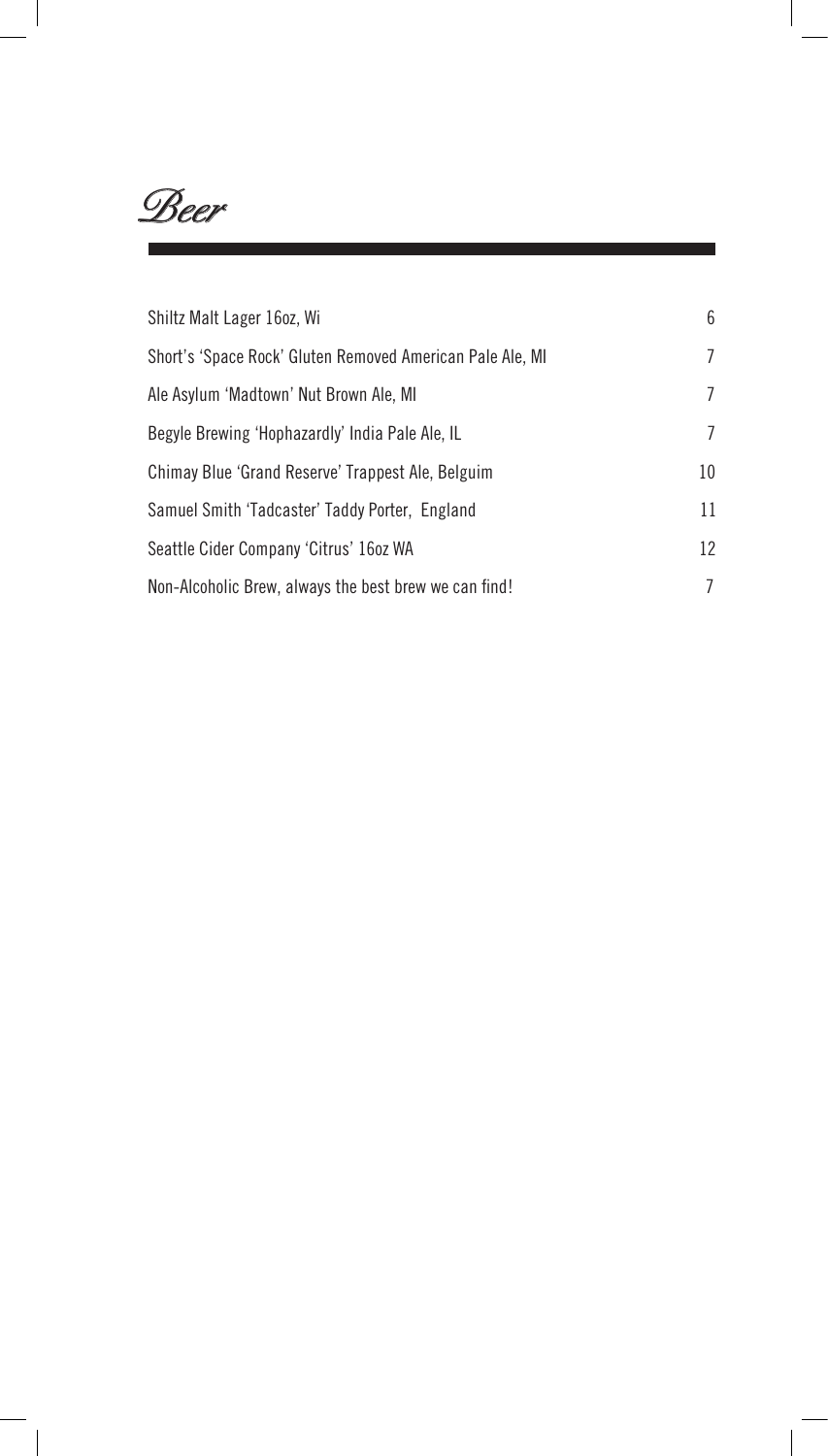*Bottles - Sparkling & Rose*

#### sparkling

 $\overline{\phantom{a}}$ 

 $\mathbb{R}$ 

| Raventos 'L'Hereu' Reserva Brut Penedes, Spain 2013                   | 56  |
|-----------------------------------------------------------------------|-----|
| Domaine Carneros by Tattigner Brut Napa, California 2012              | 68  |
| Billecart-Salmon Blanc de Blanc, Champagne, France NV                 | 147 |
| Laherte Freers 'Ultradition' Champagne, France NV (375ml)             | 75  |
| Tarlant Cuvee Louis Extra Brut Champagne, France NV                   | 173 |
| Bodega Familia Schroeder Deseado Patagonia Sparkling Torrentes Salta, |     |
| Argentina 2012                                                        | 40  |
| Szgeti Sparkling Gruner Veltliner Neusiedlersee, Austria NV           | 62  |
| Schramsberg Vineyards 'North Coast' Napa Valley, California 2012      | 92  |

# rose & orange

| Domanine Touron by M. Chapoutier Greneche Victoria, Australia 2015 | 44 |
|--------------------------------------------------------------------|----|
| Mas de Gourgonnier Provence, France 2014                           | 52 |
| Sokol Blosser Pinot Noir Rose 2015                                 | 78 |
| Meinklang 'Graupert' Wild Pinot Gris Burgenland, Austria 2013      | 56 |
| Green Glow Sauvignon Blanc Hawke's Bay, New Zealand 2013           | 68 |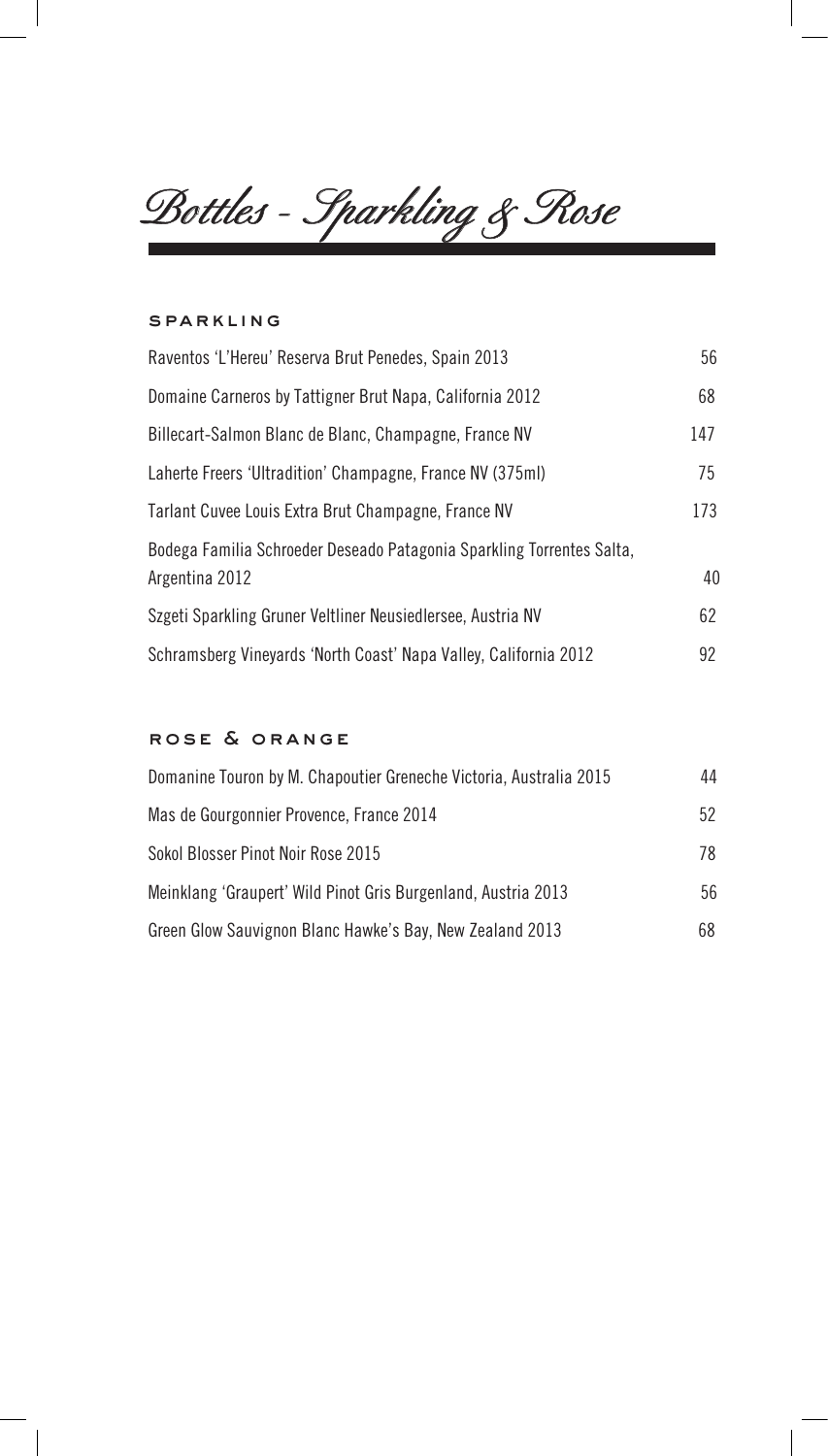*Old World White*

 $\overline{\phantom{a}}$ 

| Domaine de L'Ecu 'Granite' Muscat Loire Valley, France 2013                             | 48  |
|-----------------------------------------------------------------------------------------|-----|
| Giacomelli Colli di Luna Vermentino Liguria, Italy 2015                                 | 48  |
| Malat Reisling 'Silberbichl' Niederosterreich, Austria 2012                             | 67  |
| Villa Wolf Gewurtztraminer Pflaz, Germany 2015                                          | 38  |
| Domaine Sauvete 'Oneiros' Touraine Blanc Sauvignon Blanc Loire Valley, France 2014 50   |     |
| Domaine des Baumard Savennieres Chenin Blanc Loire Valley, France 2012                  | 54  |
| Mondendoli Vernaccia di San Gimignano DOCG Tuscany, Italy 2014                          | 52  |
| Bodegas Shaya 'Habis' Verdejo Rueda, Spain 2010                                         | 75  |
| Puligny-Montrachet 'les rechaux' Yves Boyer-Martenot ChardonnayBurgundy,<br>France 2014 | 120 |
| Domaine Zind-Humbrecht Rangen De Thann Clos Saint Urbain Reisling Alsace,               |     |
| France 2012                                                                             | 188 |

 $\overline{\phantom{a}}$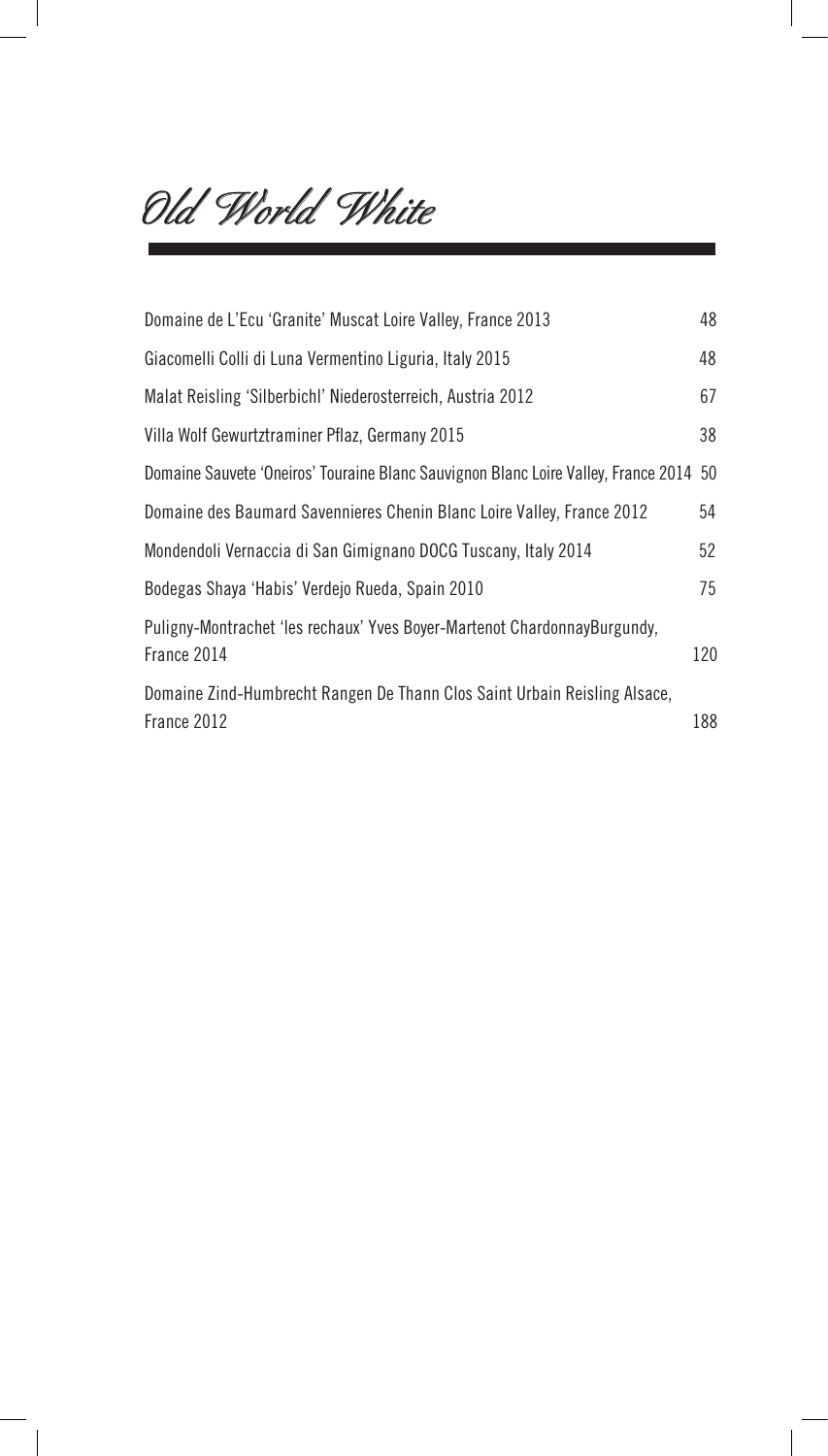*New World White*

 $\overline{\phantom{a}}$ 

| Prisma Sauvignon Blanc Casablanca Valley, Chile 2015                                                               | 40 |
|--------------------------------------------------------------------------------------------------------------------|----|
| Ant Moore Sauvignon Blanc Marlborough, New Zealand 2012                                                            | 44 |
| Hope Estate Chardonnay Hunter Valley, Australia 2013<br>Adelshiem Pinot Gris Willamette Valley, Oregon 2014        | 44 |
| Leeuwin Estate Margaret River Riesling 'Art Series' Margaret, Australia 2014                                       | 62 |
| Au Bon Climat Pinot Gris/Pinot Blanc/Aligote Santa Maria Valley, California 2012                                   | 81 |
| L'Ecole Chenin Blanc Columbia Valley, Washington 2015                                                              | 56 |
| Bonny Doon 'Le Cigar Volant Blanc' Grenache Blanc/Roussane Arroyo Seco,<br>California 2013                         | 73 |
| Sinskey 'abraxas Vin de Terroir' Riesling/Gewertztraminer/Pinot Blanc/Pinot Gris<br>Carneros Napa, California 2013 | 77 |
| Frank Family Chardonnay Carneros, California 2013                                                                  | 65 |
| Broc Cellars Marsanne/Roussanne/Viognier California 2014                                                           | 52 |
| Saintsbury 'Carneros' Chardonnay Napa Valley, California 2012                                                      | 69 |

 $\begin{array}{c} \hline \end{array}$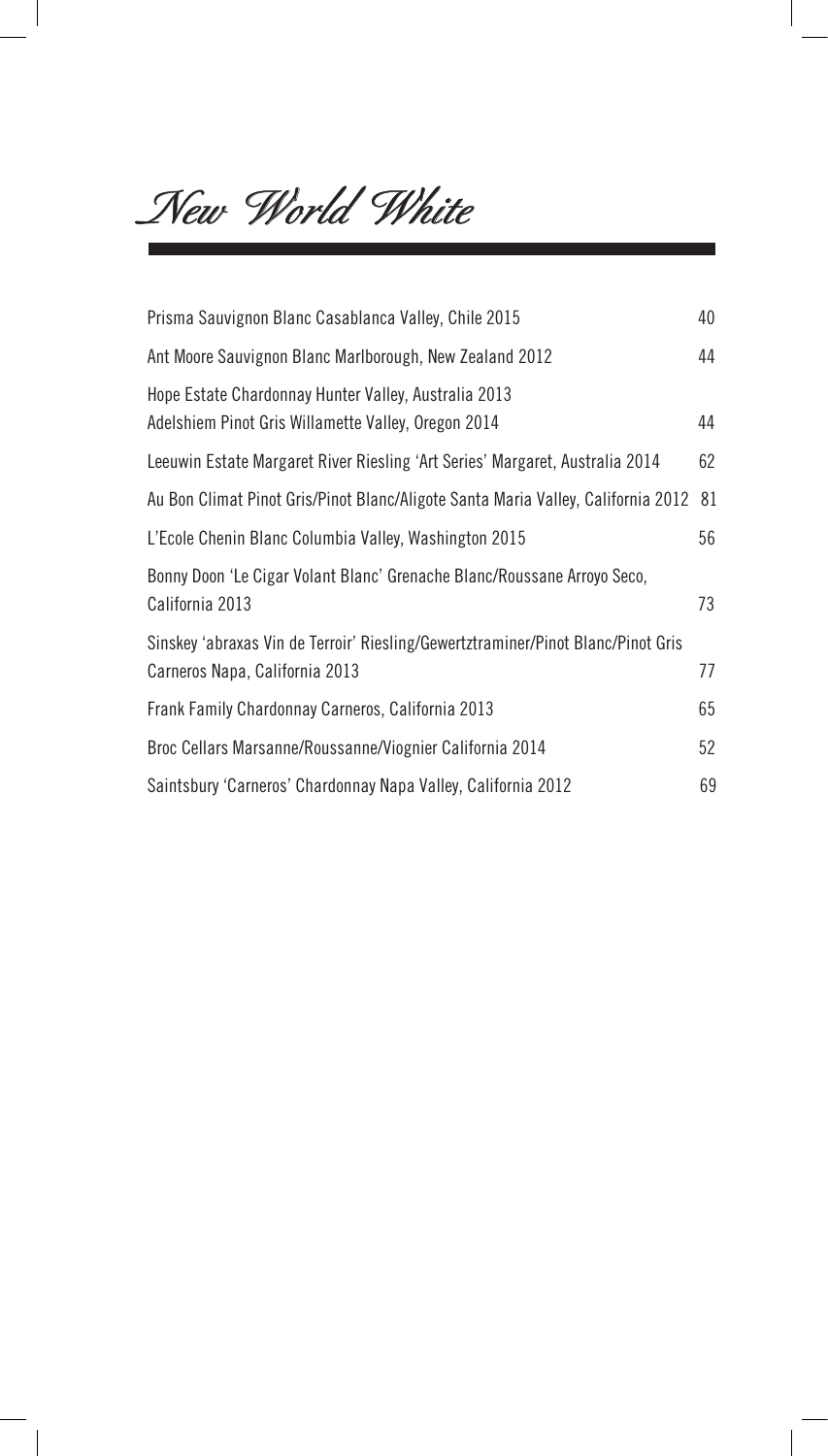*Old World Red*

 $\overline{\phantom{a}}$ 

| Claus Presininger Zweiglet/Blaufrankish Burgenland, Austria 2014                                         | 48  |
|----------------------------------------------------------------------------------------------------------|-----|
| Domaine de la Poussee d'Or Chambolle-Musigny Pinot Noir Burgundy, France 2013                            | 156 |
| Enderle & Moll Laison Spatburguder (Pinot Noir) Baden, Germany 2014                                      | 72  |
| Occhipinti Frappatto Sicily, Italy 2013                                                                  | 70  |
| Massayas Cinsault/Grenache/Syrah Bekka Valley, Lebanon 2014                                              | 40  |
| Terra Sanctus Garnacha Priorat, Spain 2010                                                               | 50  |
| Alois Lageder 'Conus' Lagrein Alto-Adige, Italy 2012                                                     | 75  |
| E. Guigal Cote Rotie 'Brune et Blonde' Syrah Rhone Valley, France 2012                                   | 125 |
| Michele Chiarlo Barbera d'Asti 'La Court' 2013                                                           | 89  |
| Bodegas Aletta Garnacha 'Campo de Borja' Aragon, Spain 2010                                              | 44  |
| Chateau Pradeaux Bandol Rouge 2011                                                                       | 99  |
| Bugiloni Amarone Della Valpolicella Tuscany, Italy 2009                                                  | 120 |
| Chateau La Roque 'Pic Saint-Loup Cuvee'<br>Vielles Vignes de Mourvedre Languedoc-Roussillon, France 2014 | 57  |
| Franc-Pourret St. Emillion Merlot/Cabernet Franc Bordeaux, France 2012                                   | 65  |
| Ellena Guiseppe, Barolo Ascheri Piedmont, Italy 2009                                                     | 107 |
| Chateau Malartic Lagraviere Pessac-Leognan Grand Cru Bordeaux, France 2012                               | 132 |
| Chateau Palmer 'Alter Ego de Margaux' Bordeaux, France 2012                                              | 172 |
| Chateau Ducru-Beaucalliou St. Juilien Cabernet Sauvignon Bordeaux, France 2009                           | 450 |

 $\overline{\phantom{a}}$ 

 $\overline{\phantom{a}}$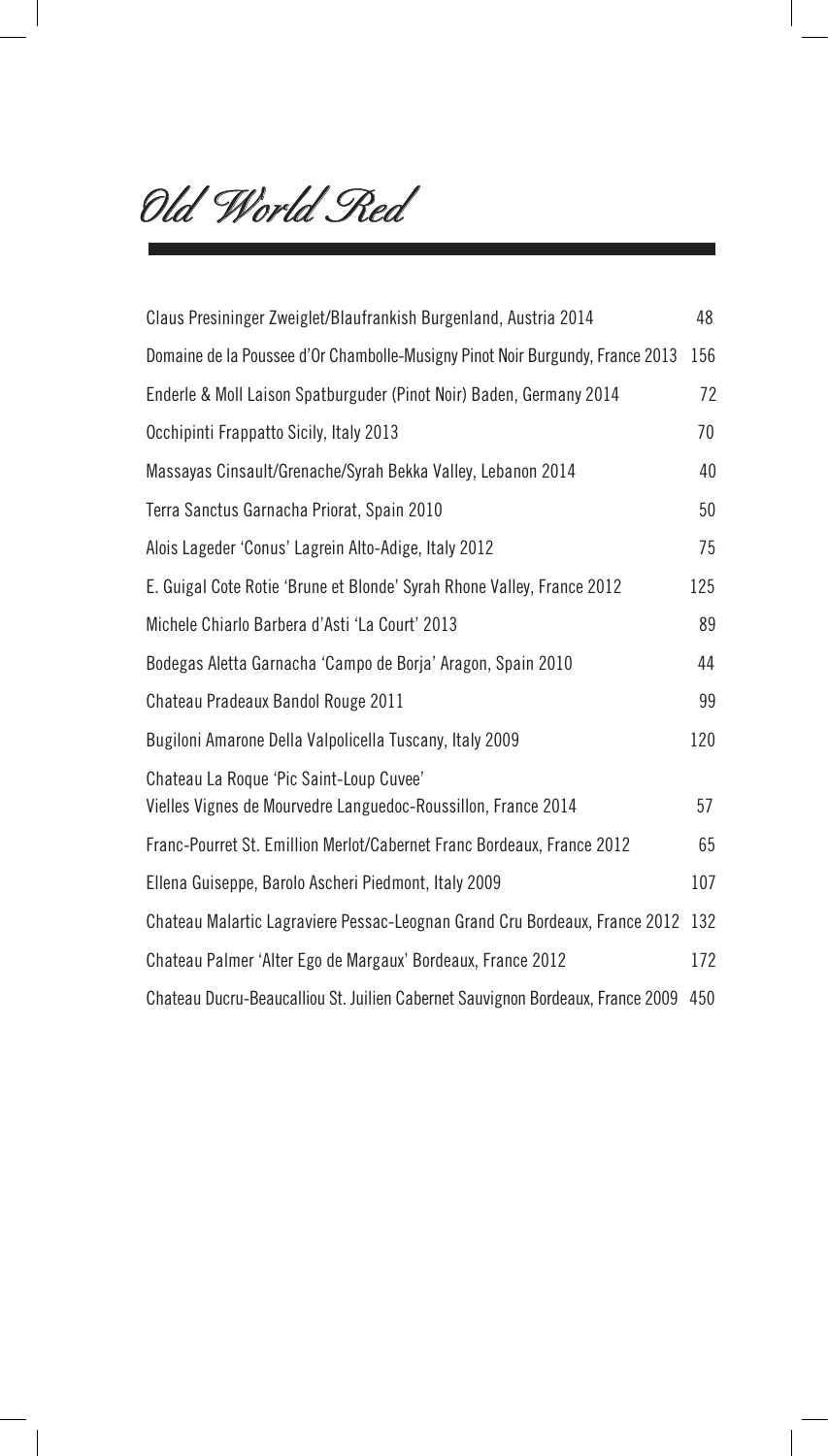*New World Red*

 $\overline{\phantom{a}}$ 

| Shaky Bridge 'Pioneer Series' Pinot Noir Central Otago, New Zealand 2013                                          | 54  |
|-------------------------------------------------------------------------------------------------------------------|-----|
| Duxsoup Wine Works Gamay Napa Valley, California 2013                                                             | 56  |
| Emerson Vineyards Pinot Noir Willamette Valley, Oregon 2014                                                       | 52  |
| Williams Selyem 'Ferrington Vineyard' Pinot Noir Sonoma, California 2012                                          | 193 |
| Occidental by Stephen Kistler Pinot Noir Sonoma Coast, California 2013                                            | 130 |
| Lo-Fi Gamey/Pinot Noir California 2014                                                                            | 49  |
| Mayu Carmenere/Syrah Elqui Valley, Chile 2014                                                                     | 40  |
| Corazon Del Sol Malbec Uco Valley, Argentina 2013                                                                 | 60  |
| Turley Wine Cellars Zinfandel 'Buck Cobb Vineyard' Amador County, California                                      | 70  |
| Woodward Canyon Merlot 'Nelms Road' Walla Walla, Washington 2014                                                  | 56  |
| Peter Franus Cabernet Franc Napa Vally, California 2012                                                           | 89  |
| Duckhorn Vinyards Merlot 'Three Palm Vineyards' Napa Valley, California 2013                                      | 173 |
| Reininger Syrah 'Helix' Syrah Columbia Valley, Washington 2010                                                    | 45  |
| Yalumba Cabernet Sauvignon Barossa, Australia 2012                                                                | 53  |
| Basel Cellars Cabernet Sauvignon Walla Walla, Washington 2011                                                     | 60  |
| Chappellett 'Mountain Cuvee' Merlot/Cab Sauv/Petit Verdot/Malbec/<br>Cab Franc/Syrah Napa Valley, California 2014 | 73  |
| Andrew Will Cabernet Sauvignon Colunbia Valley, Washington 2014                                                   | 76  |
| Justin Isosceles Paso Robles, California 2013                                                                     | 120 |
| Caymus Cabernet Savignon Napa Valley, California 2014                                                             | 130 |
| Far Niete Cabernet Sauvignon Napa Valley, California 2014                                                         | 215 |
| Bodega Cantena Zapata Malbec 'Nicasia Vineyard' Mendoza, Argentina 2011                                           | 215 |

 $\overline{\phantom{a}}$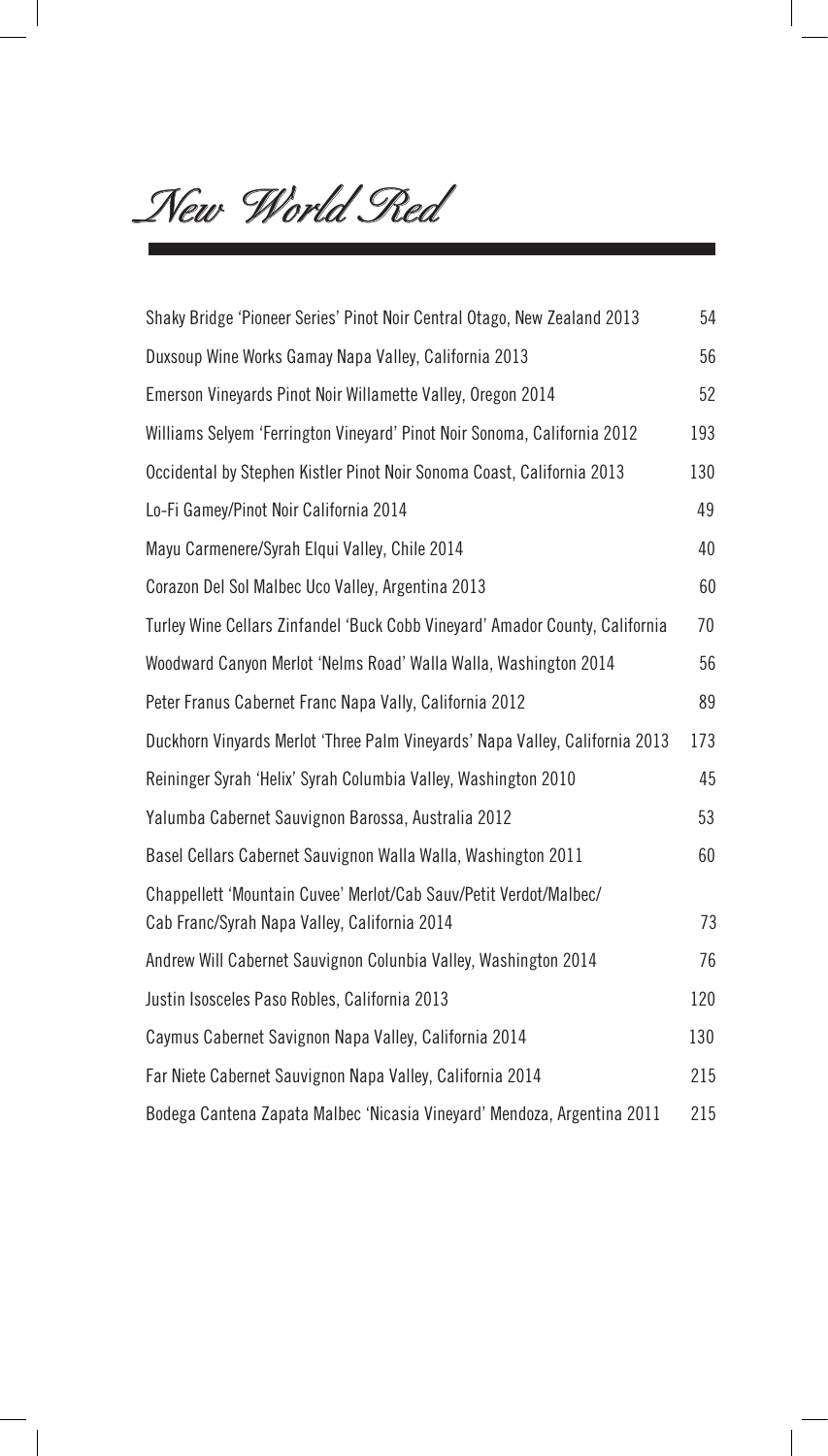*Dessert Wine*

 $\mathbb{R}^3$ 

| Vietti Moscato d Asti, Piedmont, Italy 2015                   | 10 | 40    |
|---------------------------------------------------------------|----|-------|
| Valdespino 'Innocente' Fino, Spain NV                         | 12 | 48    |
| 2012 Inniskillin Vidal Icewine, Niagara, Canada (375 ml) 2012 | 19 | 58    |
| Dandelion 30yr Pedro Ximenez, Barossa, Australia NV           | 13 | 52    |
| Oremus Tokaji 5 Puttonoyos, Hungary 2006                      | 17 | 68    |
| Rare Wine Company Boston Bual, Madiera, Portugal, NV          | 14 | 56    |
| Warres Otima 10yr Tawny Port, Portugal (500ml) NV             |    | 11 42 |
| Taylor Fladgate Port LBV, Portugal 2011                       | 12 | 50    |

 $\overline{\phantom{a}}$